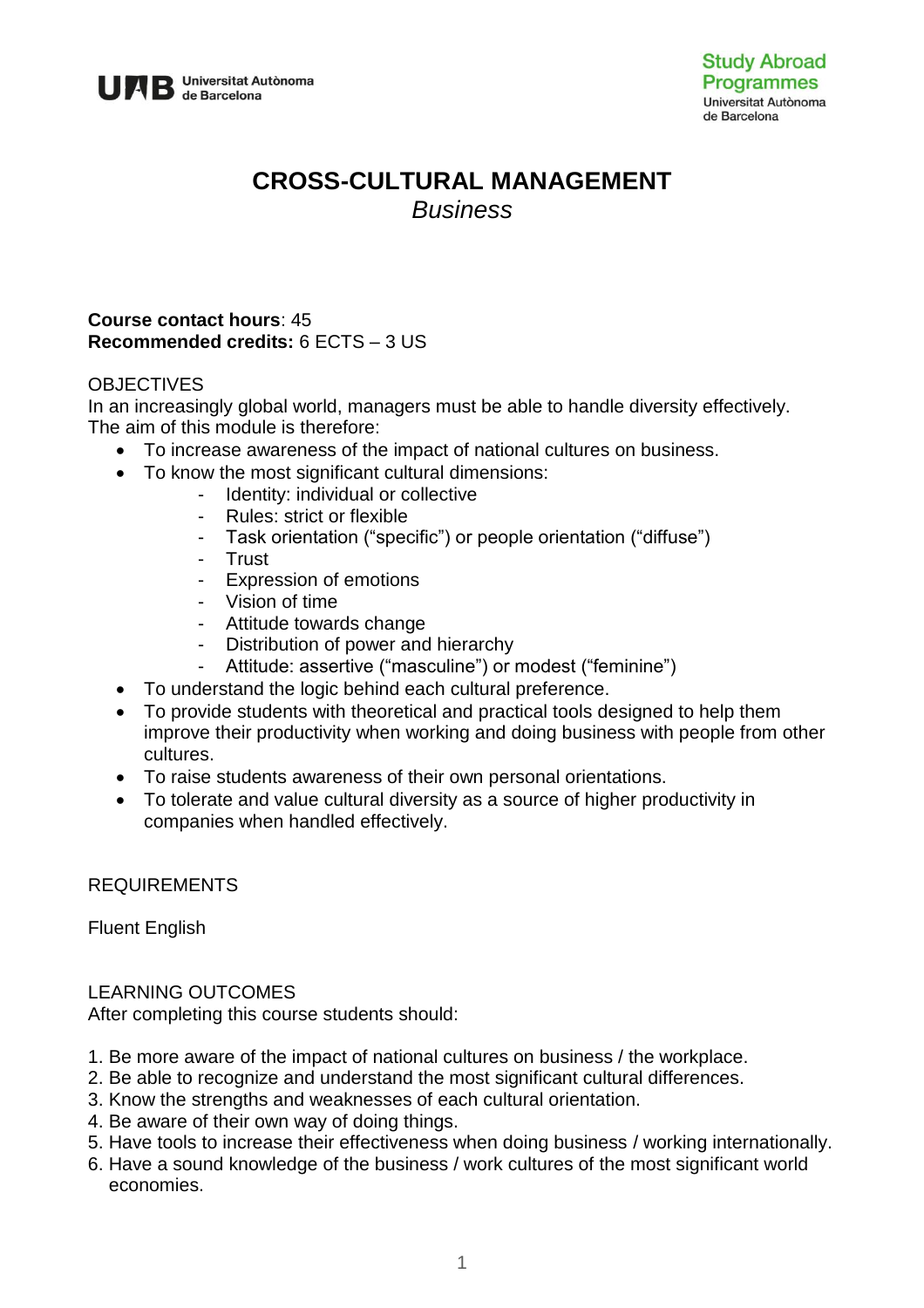

## **CONTENTS**

| Course introduction / Welcome Session<br>reminder                                | A Cross-Cultural Anecdote by students /<br>The concept of "Culture"                 |
|----------------------------------------------------------------------------------|-------------------------------------------------------------------------------------|
| A Cross-Cultural Anecdote by students<br>Syllabus / The concept of "Culture"     | A Cross-Cultural Anecdote by students<br>Individualism vs Collectivism              |
| Reading: "The would-be pioneer"<br>Individualism vs Collectivism                 | Individualism vs Collectivism                                                       |
| Reading: "Dealing with cultural differences"<br>The vision of Time               | Individual Presentations: The vision of<br>Time                                     |
| <b>Individual Presentations</b><br>The vision of Time                            | <b>Individual Presentations</b><br><b>Uncertainty Avoidance</b>                     |
| <b>Individual Presentations</b><br><b>Uncertainty Avoidance</b>                  | <b>Individual Presentations</b><br><b>Power Distance</b>                            |
| <b>Individual Presentations</b><br><b>Power Distance</b>                         | <b>Individual Presentations</b><br><b>Power Distance</b>                            |
| <b>Individual Presentations</b><br>Masculine / Feminine                          | Guest Speaker: Guest Speaker: CHINA                                                 |
| "Cultural Metaphor" Group Presentation                                           | "Cultural Metaphor" Group Presentation                                              |
| Masculine / Feminine                                                             | Reading: "The Codifiers-In-Chief"                                                   |
|                                                                                  | Universalism vs Particularism                                                       |
| "Cultural Metaphor" Group Presentation<br>Universalism vs Particularism          | "Cultural Metaphor" Group Presentation                                              |
|                                                                                  | Universalism vs Particularism + Trust                                               |
| "Cultural Metaphor" Group Presentation<br>Specific vs Diffuse involvement        | "Cultural Metaphor" Group Presentation                                              |
|                                                                                  | Specific vs Diffuse involvement                                                     |
| "Cultural Metaphor" Group Presentation<br><b>Emotions</b>                        | "Cultural Metaphor" Group Presentation<br><b>Emotions</b>                           |
| "Group Project" Presentations<br>A review activity to prepare for the final exam | "Group Project" Presentations<br>A review activity to prepare for the final<br>exam |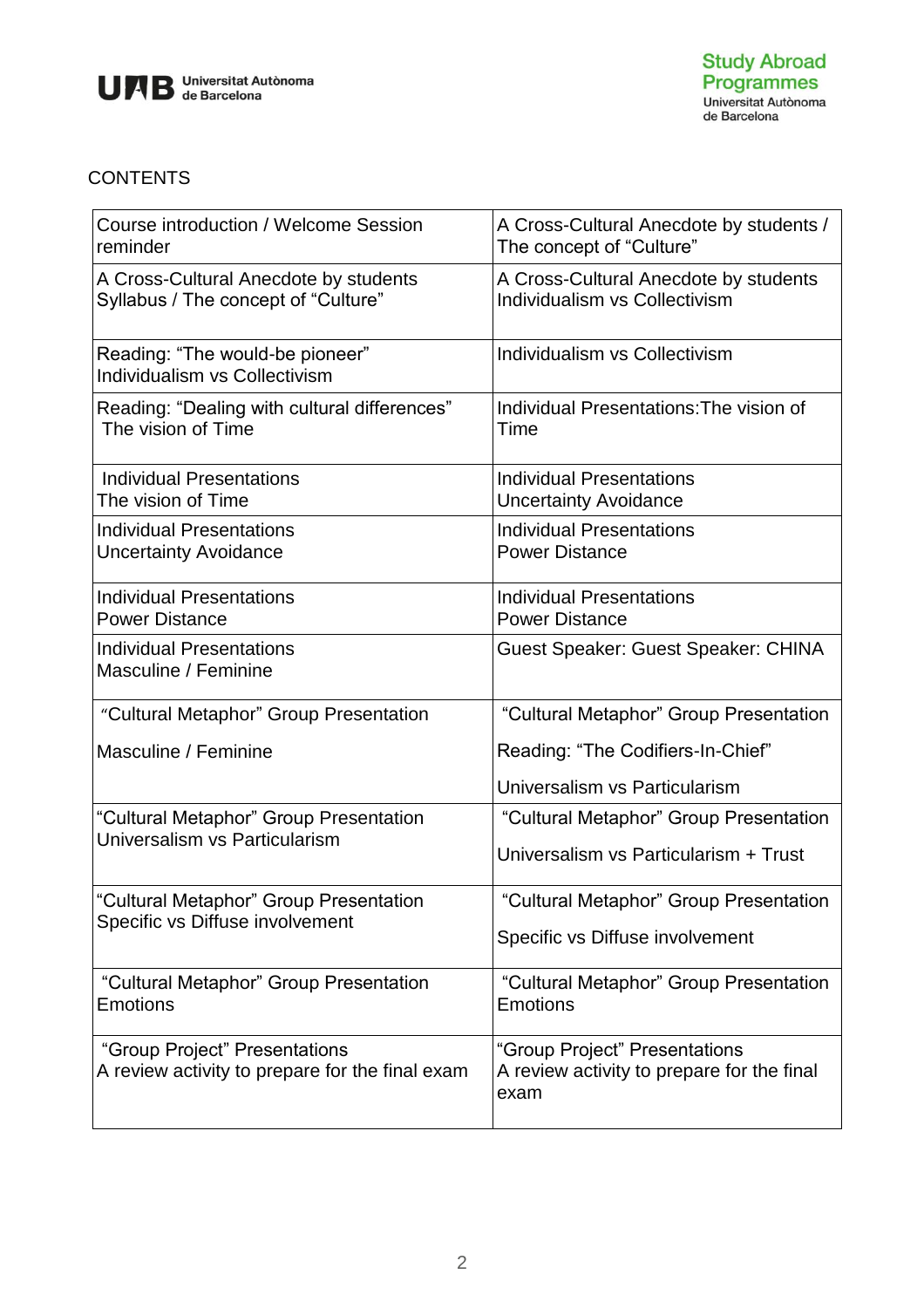

TEACHING METHODOLOGY

Classes will be conducted in seminar format promoting student participation. The aim is to cover the subjects described in the "Contents" section both from a practical and theoretical perspective, so the course divides into theoretical lectures and tutorials. The tutorials represent a practical application, via case-studies and exercises, of the knowledge acquired during the lectures. The students will also have to make some presentations in class.

Given that a major objective of this course is to be able to adapt to people from other cultures, students will work individually in class at the end of each chapter on their own cultural orientation, the way they are seen by others and what they can do to bridge the cultural gap. The result will be a paper ("My Personal Orientation") to be delivered at the end of the course.

#### ASSESSMENT CRITERIA

Attendance /Participation / Attitude: 15% Individual Presentation: 5% Group Presentation: 10% Group Project: 15% Final paper: 15% Final exam: 40%

BIBLIOGRAPHY

Required reading: Green, S. *"The Would-Be Pioneer"* , Harvard Business Review, April 2011. Pages 124- 126.

Ghemawat , P. *"The Cosmopolitan Corporation"* , Harvard Business Review, May 2011. Pages 92-99.

Hampden-Turner*, C. &* Trompenaars*, A.* (1993) *The 7 Cultures of Capitalism*, Doubleday **Business** 

*"Competing Across Borders"* The Economist Intelligence Unit 2012. [http://www.economistinsights.com/sites/default/files/downloads/Competing%20across%20](http://www.economistinsights.com/sites/default/files/downloads/Competing%20across%20borders.pdf) [borders.pdf](http://www.economistinsights.com/sites/default/files/downloads/Competing%20across%20borders.pdf)

Recommended reading:

Hofstede, G. & Hofstede , G. J. (2005) *Cultures and Organizations – Software of the mind,*  2nd edition. McGraw Hill

Trompenaars, A. (1997) *Riding the Waves of Culture: Understanding Diversity in Global Business,* 2nd Edition, McGraw-Hill.